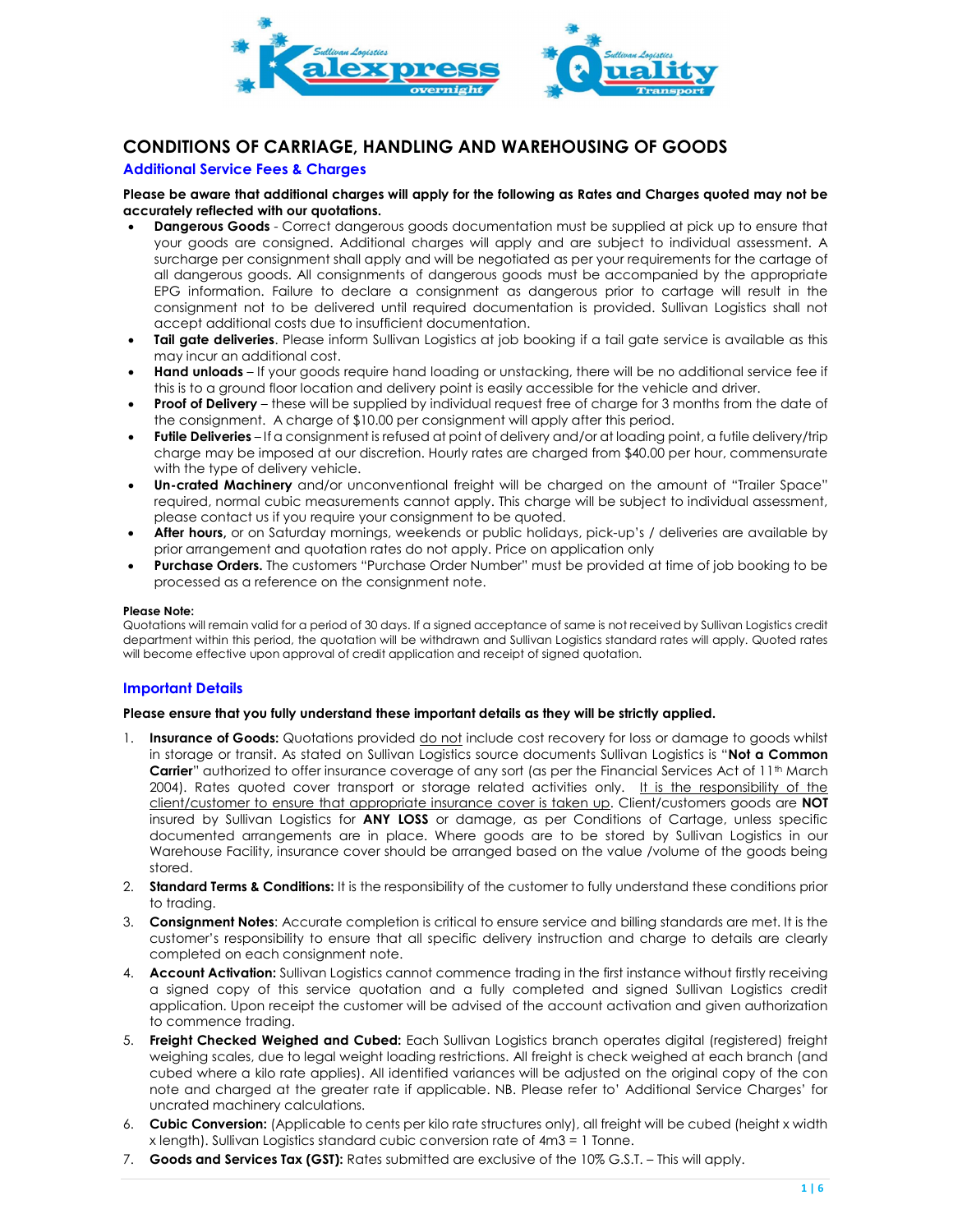

- 8. Proof of Deliveries (POD's): Will be provided with an invoice if arranged prior to commencement of trading.
- 9. Chep/Loscam Pallet Services: Sullivan Logistics does not accept transfer of pallets and do not hold a Chep/Loscam account. All Pallet & Hire Equipment is the responsibility of you, the customer. Please ensure you make arrangement with your receiving client/customer in relation to this matter.
- 10. Trading Terms: Strictly net cash within thirty (30) days from date of invoice. Breaches in agreed terms may result in account immobilisation. Further, if for any reason (e.g. a change in the physical characteristics of the consignment) your service requirements vary, we reserve the right to negotiate the rates or to withdraw from the agreement. Sullivan Logistics may charge freight by weight, measurement or value and may at any time re-weigh, re-value or re-measure and charge proportional additional freight accordingly. All prices presented in these documents and future quotes regarding services provided by Sullivan Logistics exclude GST. The GST component shall be shown separately upon each invoice.
- 11. Electronic Funds Transfer (EFT). Preferred method of payment accepted by Sullivan Logistics Pty Ltd trading as Perth-Kalexpress and Quality Transport, are detailed as follows.

| Account Name:  |  |                              | <b>Sullivan Logistics</b> |    |  |
|----------------|--|------------------------------|---------------------------|----|--|
| Bank:          |  |                              | ANZ                       |    |  |
| Branch:        |  | <b>Geraldton WA</b>          |                           |    |  |
| <b>BSB No:</b> |  | 016-650                      |                           |    |  |
| Account No:    |  | 281 222 821                  |                           |    |  |
|                |  | Please fax Remittance Advice |                           | tο |  |

Sullivan Logistics on (08) 9358 1655 or email to accounts@kalexpress.com.au

# **Definitions**

In this document the following definitions apply:

- Agreement means the contract of carriage of the Goods incorporating these terms and conditions.
- Carrier means Sullivan Logistics Pty Ltd T/as Kalexpress Overnight & Quality Transport its employees, servants, agents and subcontractors.
- Consignor means any person to whom the Carrier delivers or is intending to deliver the Goods
- Consignee means any person to whom the Carrier delivers or is intending to deliver the Goods.
- Customer means the person requesting the Carrier to provide the Services and making payment to the Carrier.
- Goods means any goods, substance or thing delivered or tendered to the Carrier for carriage and/or storage under this Agreement and includes any container, pallet or packaging which the Goods are in or on.
- **Services** means the service, including transport, warehousing and logistics tasks to be provided by the Carrier or its Subcontractor, to the Customer pursuant to this Agreement.
- Subcontractor means any persons (including a person operating a railway) the Carrier uses to perform all or part of the Services instead of the Carrier, and any person who is an employee, servant, agent or subcontractor of such a person. A reference to a person includes a corporation, trust, partnership, unincorporated body or other entity, whether or not it comprises a separate legal entity.

# Terms and Conditions

- 1. These conditions continue to apply despite any breach by the Carrier or by a Subcontractor, even if the breach is of a fundamental term.
- 2. The Carrier is not a common carrier and will accept no liability as such.
- 3. The Carrier reserves the right to refuse to carry or deal with any goods or class of goods for any person at its discretion.
- 4. The Customer warrants that, when the Customer gives, or arranges for another person to give, the Carrier or a Subcontractor Goods for carriage, the Customer is acting as agent for each person who has an interest in the Goods. Each of them is a party to the contract and is bound by these conditions in the same way as the Customer.
- 5. The Carrier is entitled to depart from instructions given to it by the Customer (including deviating from the usual route or changing the place of storage or mode of carriage) at the Carrier's discretion.
- 6. The Customer hereby authorises the Carrier, if the Carrier should think fit to do so, to use a Subcontractor to perform all or part of the Services instead of the Carrier. The Carrier enters into this Agreement as agent or trustee for any Subcontractor used. Each of them is a party to each agreement the Carrier enters into with the Customer. This Agreement applies as if the Subcontractor were the Carrier. The Carrier, or a Subcontractor, may agree with a Subcontractor to any terms that that Subcontractor requires. Those terms will be binding on the Customer. However, the Subcontractor may choose whether to rely on the terms of this Agreement or the terms on which it agrees to perform the Services or part of them.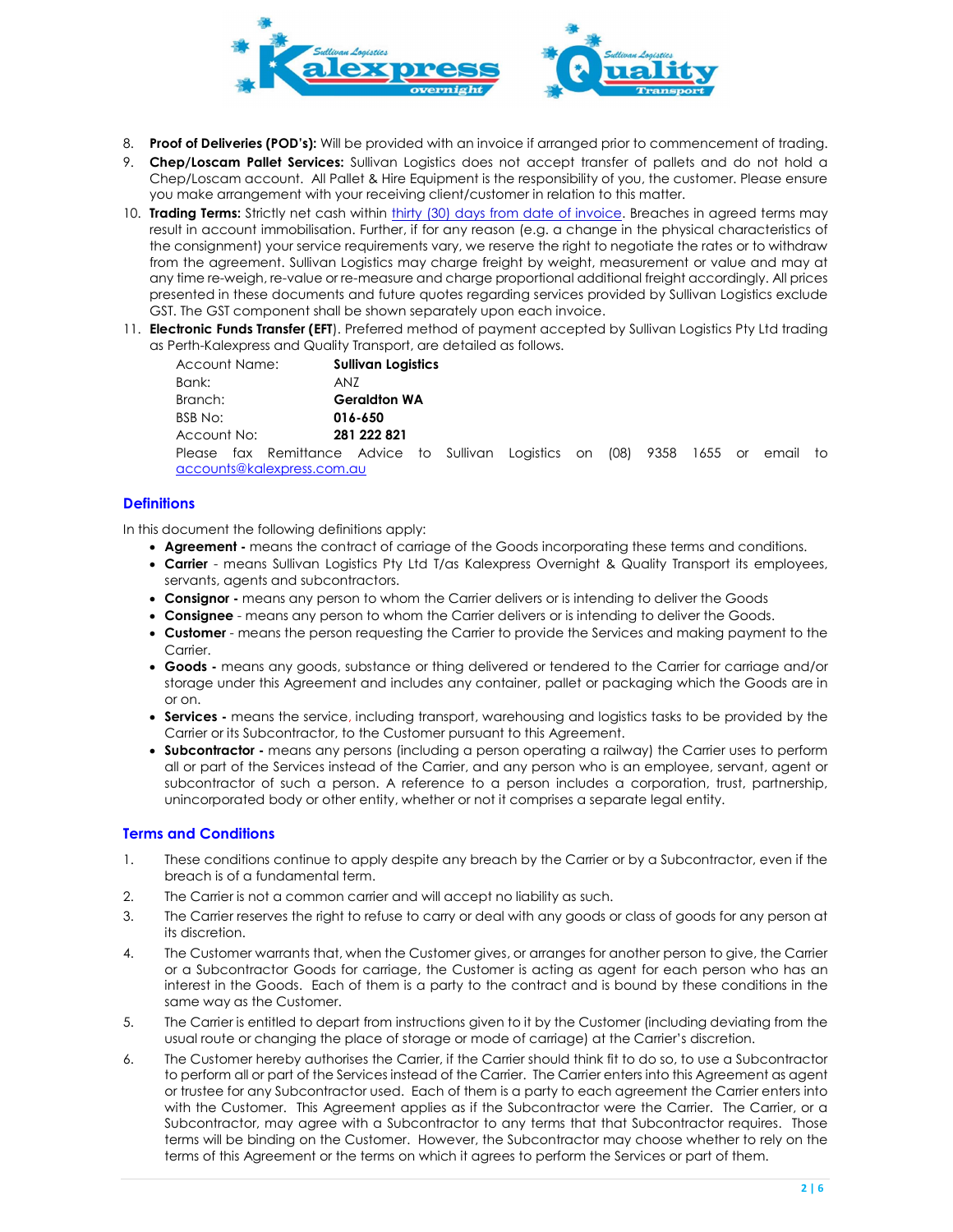

- 7. The Carrier delivers the Goods when it leaves them at the place the Customer nominates. If no-one is there, the Carrier may choose whether to leave the Goods there, store them or return them to the Customer. If the Carrier decides to store the Goods, or to return them to the Customer, the Customer must pay the Carrier's reasonable charges. If the Customer asks the Carrier to on forward Goods, the Carrier delivers them when it gives them to the on-forwarding agent.
- 8. Any storage of Goods by the Carrier or arranged by the Carrier shall be as agent of the Customer and shall be solely at the Customer's risk.
- 9. A receipt from a person at the destination is proof of delivery.
- 10. The Customer hereby warrants that the Goods are properly packaged, labelled, unitised, scheduled and identified to the Carrier and without limiting the foregoing warrants that:
	- 10.1The Goods are specifically declared and fully described in the space provided on the consignment note:
	- 10.2Except as specifically declared and fully described in the space provided on the consignment note, including attachments to the consignment, the Goods do not include:
		- 10.2.1 Goods which are liquid, explosive, inflammable, radioactive, corrosive, poisonous, infectious or otherwise of a dangerous, hazardous or noxious nature which are capable of causing damage or injury to any person, property, animal, store, vessel, vehicle, aircraft or other conveyance in which or with which such Goods may be loaded, carried, packed or stored;
		- 10.2.2 Goods the carriage or storage of which would be illegal or prohibited by any law or regulation relating to the nature, conditions, packaging or labelling of such Goods; or
		- 10.2.3 Goods of a kind which are subject to special rates of carriage;
	- 10.3 It has complied with all laws and regulations relating to the nature, packaging, labelling, storage or carriage of the Goods and that the Goods are packed in a manner adequate to withstand the ordinary risks or storage and/or carriage having regard to their nature;
	- 10.4 It has disclosed in writing to the Carrier prior to this Agreement any matter relating to the nature of the

Goods or any particular care and attention which should be applied to the Goods and which could affect the likelihood of them being damaged or causing loss, damage or injury to any persons or property.

- 11. The Carrier is entitled to open anything in which the Goods are placed or carried in order to inspect them to find out their nature, condition or destination, or who owns them. The Carrier shall not be liable for any loss or damage to the Goods caused by or arising directly or indirectly as a result of such opening and inspection.
- 12. Subject to Clause 27, the Carrier reserves the right to unpack any unitized freight and shall not be liable for any loss or damage to the Goods caused by or arising directly or indirectly as a result of such unpacking.
- 13. If the Carrier thinks that the Goods are or may become dangerous or offensive, it may do anything it believes appropriate to avoid or minimise any loss, damage or offence. This includes destroying the Goods. This does not affect any other rights the Carrier may have.
- 14. The Customer must comply with all legal requirements, and any requirements of the person to whom we deliver the Goods, in relation to the Goods, including requirements relating to their shape, packaging, labelling and transportation.
- 15. The Customer is liable for any loss or damage to the Goods caused directly or indirectly by their packaging.
- 16. At the end of the carriage, the Customer must make sure that the Customer returns to their owner any containers, pallets or packaging which is delivered to the Carrier with the Goods.
- 17. The Customer must pay the Carrier's charges for its Services. The Carrier's charges shall be considered earned as soon as the Goods are received by the Carrier for carriage and/or storage and under no circumstance, subject to Clause 27, will any charges paid to the Carrier be refunded.
- 18. The Customer can arrange for someone else to pay the Carrier's charges. However, the Customer remains liable to the Carrier. If the Customer is not told that payment is required when the Goods are received by the Carrier, the Customer must pay within 7 days after that day. The Customer must pay the Carrier whatever happens to the Goods – even if they are lost, damaged or destroyed.
- 19. In the event of the Carrier granting credit facilities to the customer then the following terms shall apply. 19.1 Payment of all accounts is required by the due date in accordance with your payment terms.
	- 19.2 Should the Customer default in the payment of any monies due under this agreement all monies due to the Carrier shall immediately become due and payable and shall be paid by the customer within SEVEN (7) days of the date of formal written demand being issued. The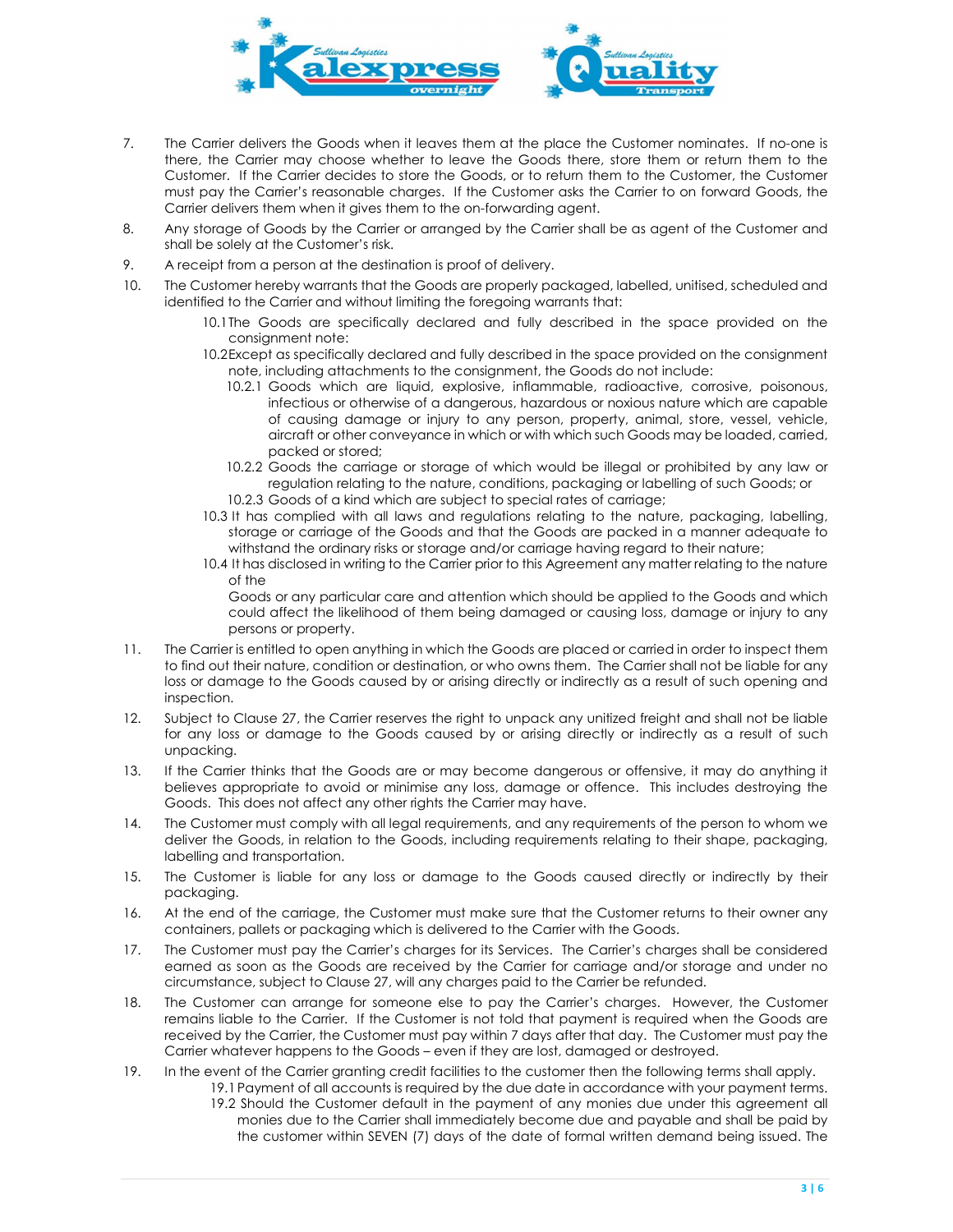

carrier shall be entitled to charge interest at the carrier's banks and overdraft interest rate from the date of default until the date of settlement.

- 19.3 Any expenses, costs or disbursements incurred by the Carrier in recovery or attempting to recover any outstanding monies including debt collection agency fees and solicitors costs shall be paid by the Customer regardless that such expenses may be billed to the Carrier.
- 19.4 The Carrier shall be entitled without notice to terminate any credit agreement with the Customer in the event of the Customer defaulting in any of the terms and conditions contained herein.
- 19.5 Any payment by the customer will always be regarded as a just and correct payment for work performed and is not re-fundable by the carrier where any party considers it has been given preference of payment.
- 20. In the case of Goods of a kind referred to in clauses 10.2 or 10.4 the Customer shall pay any additional freight charges in respect of such Goods as may be deemed necessary by the Carrier.
- 21. The Carrier may charge by weight, measurement or value and may at any time reweigh, remeasure or revalue the Goods or require that the Goods be reweighed, remeasured or re-valued and in the event of there being an increase in the weight, value or measurement of any of the Goods, then the Carrier may claim an additional charge:
	- 21.1 Proportional to the increase disclosed; and
	- 21.2 On account of any penalty incurred by it as a result of the incorrect weight, measurement or value
- 22. The Customer must pay the Carrier an additional reasonable charge in each of the following cases:
	- 22.1 The Carrier or a Subcontractor has to perform Services, or reasonably perform Services, in addition to the Services quoted for.
	- 22.2 The carriage is delayed for a reason that is not the fault of the Carrier or of the relevant Subcontractor.
- 23. The Customer must also pay the Carrier for any amount it has to pay, or a relevant Subcontractor has to pay, in relation to the Goods or their carriage. This excludes a payment for subcontracting the carriage.
- 24. Any claims for overcharges, other than mathematical error apparent on the face on any invoice, are waived by the Customer unless the claim is made in writing within 21 days of the date of the relevant invoice. Insurance cover is not included in the Carrier's charges and will not be arranged by the Carrier.
- 25. Insurance cover is not included in the Carrier's charges and will not be arranged by the Carrier.
- 26. The Carrier has a lien over the Goods and any related documents, and over any other Goods and related documents of the Customer's in the Carrier's possession, as security for payment of any money the Customer owes the Carrier. The Carrier may sell the Goods or documents without giving the Customer notice. If the Carrier does so, it is entitled to offset the amount it receives against the money the Customer owes the Carrier. This does not affect any other rights the Carrier may have.
- 27. When the Carrier performs Services, to the extent permitted by law:
	- 27.1 Its liability is completely excluded;
	- 27.2 Any action must be commenced within six (6) months after the date the Goods were delivered or should have been delivered; and
	- 27.3 In the case of Services that are not of a kind ordinarily acquired for personal, domestic or household use or consumption, the Carrier's liability is limited to the supply of the Services again, or the cost of the supply of the Services again.
- 28. Notwithstanding clause 27, when the Carrier performs Services for the purpose of a business, trade, profession or occupation carried on or engaged in by the Customer, it does so entirely at the Customer's risk. No matter what the cause may be, the Carrier is not liable under any circumstances for delay in delivery of the Goods, miss-delivery of them, or a total failure to deliver them; or for loss of the Goods or damage to them or deterioration of them. The Carrier is not liable for negligence or wilful misconduct by it or by a Subcontractor that it uses in relation to the carriage. The Carrier is not liable for an act or omission that is not contemplated by its Agreement with the Customer.
- 29. If the Customer thinks it has a claim against the Carrier or a Subcontractor, the Customer must make the claim against the Carrier and no-one else. The claim must be in writing and must reach the Carrier within 7 days after the date the Goods were delivered or should have been delivered. The Customer has no claim in any circumstances against any person (including a Subcontractor) except the Carrier.
- 30. The Customer shall indemnify the Carrier in respect of:
	- 30.1 The Carrier's liability for any loss of or damage or injury to any person, property or thing caused by, occurring during or arising out of any packaging, loading, unloading, removal, assembly, erection or storage of the Goods.
	- 30.2 Any loss or damage which may be suffered by the Carrier as a result of any breach by the Customer of these terms and conditions.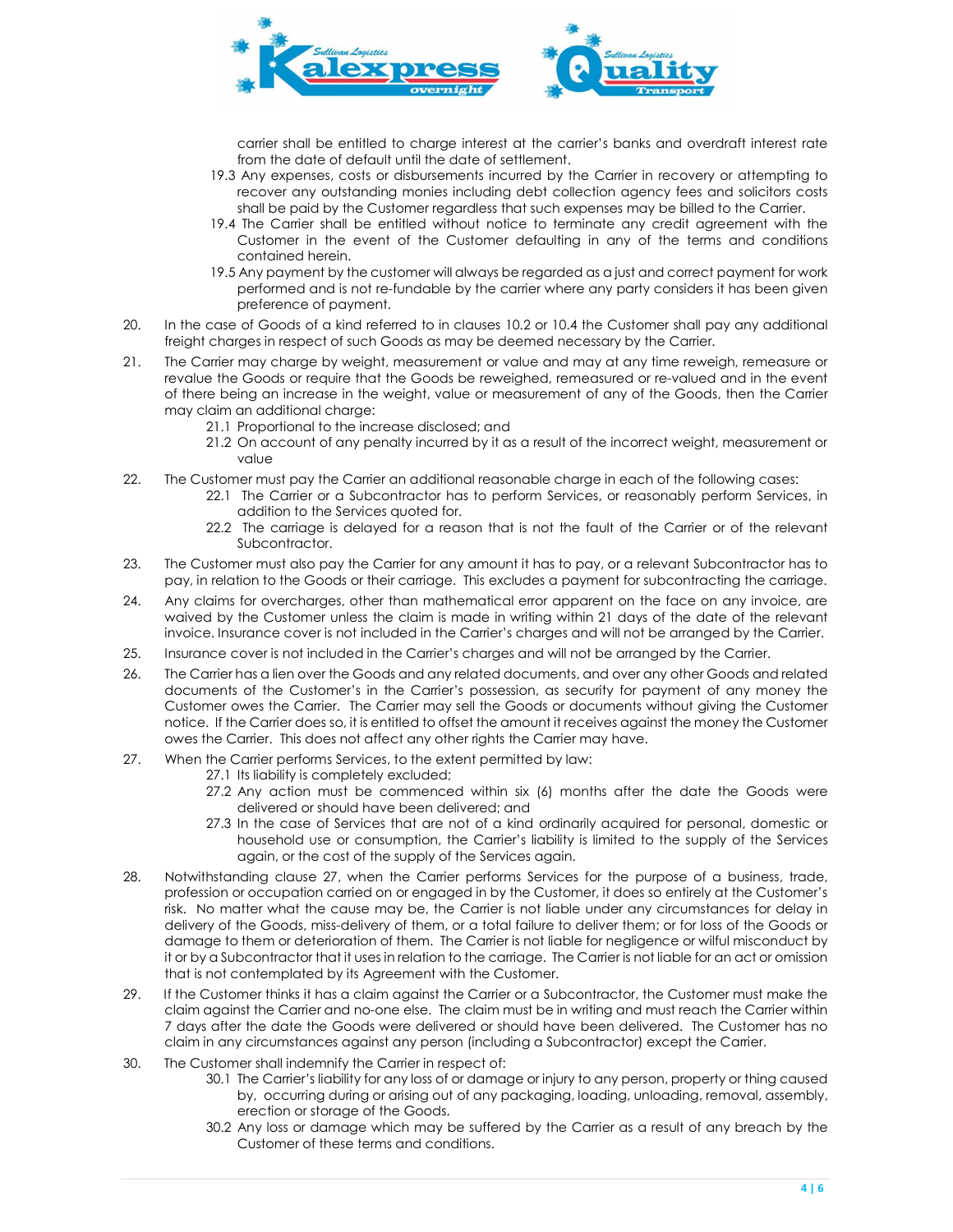

- 30.3 Any loss or damage to the Carrier's property which occurs due to the nature or condition of the Goods.
- 31. The Carrier shall not be bound by any agreement purporting to vary this Agreement unless that agreement is in writing and signed on behalf of the Carrier by a duly authorised officer of the Carrier.
- 32. A waiver of any of the Customer's obligations is ineffective unless it is in writing and signed by a duly authorised officer of the Carrier.
- 33. In case any one or more of the provision contained in this Agreement shall for any reason be held to be invalid, illegal or unenforceable in any respect, such invalidity, illegality or unenforceability shall not affect other provisions of this Agreement and this Agreement shall be construed as if it did not contain the invalid, illegal or unenforceable provision.
- 34. This Agreement is governed by the laws of Western Australia. Each party submits to the jurisdiction of the courts exercising jurisdiction in Western Australia and waives any right to claim that those courts are an inconvenient forum.